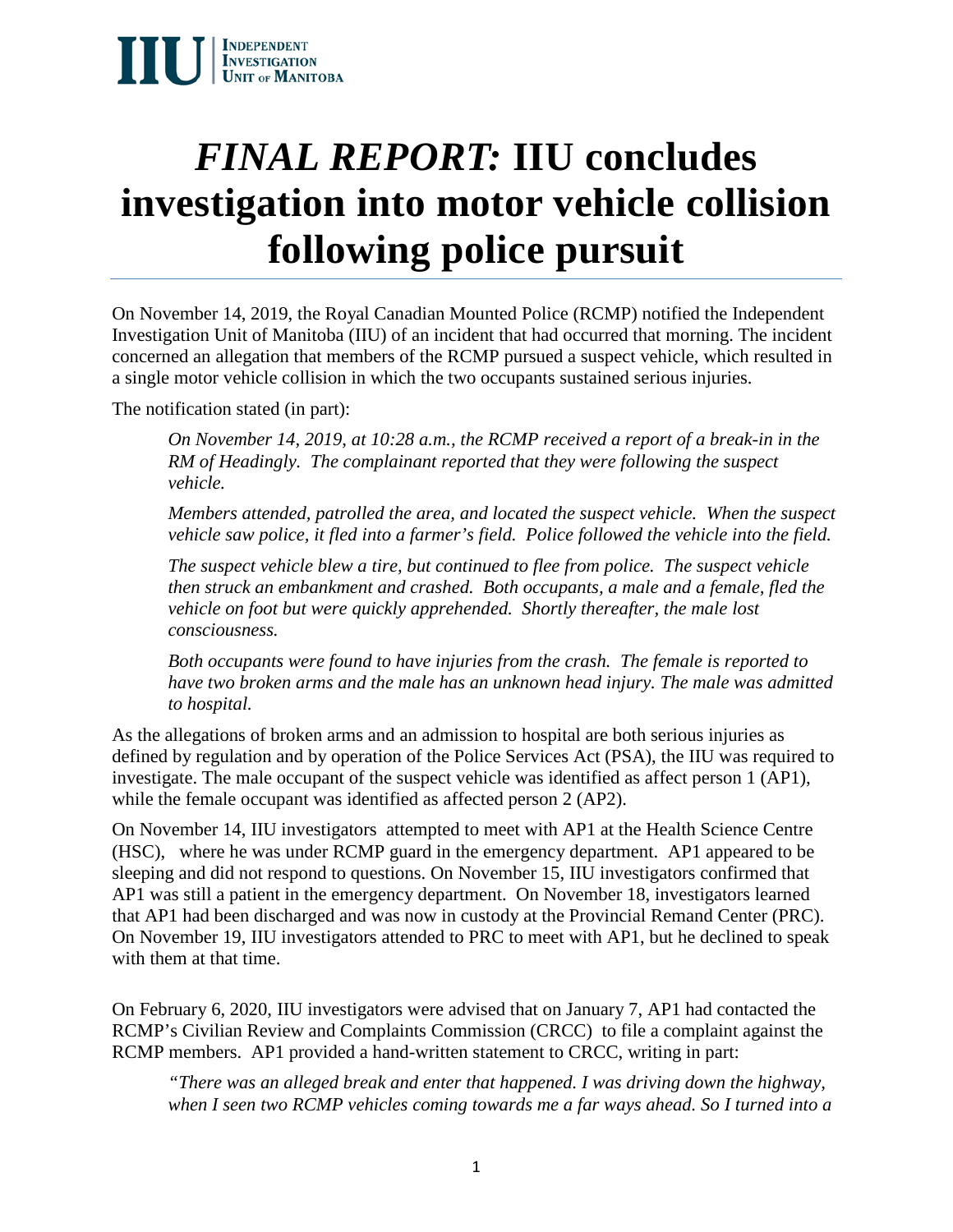

*driveway and took the road going into the fields. The two RCMP vehicles followed. Then out of nowhere, I crashed into a dugout. Then I hopped out and started running and while I was running away, the RCMP officers started shooting at me. All together, the officer shot three times and the third shot hit me, it grazed the side of my head. That is when I went down and started going in and out of consciousness and I was handcuffed the whole time. My witness is AP2. I had no weapons at all. This all took place in Teulon 2019/Nov/14. I was running away from the RCMP. I also have a scar on the side of my head where I had three stitches. I went to HSC Hospital. AP1"*

This was the first time IIU investigators were made aware of this allegation. The IIU is required to investigate all allegations of this nature as per the PSA.

Information obtained by IIU investigators included:

- officers' notes and reports;
- Computer Aided Dispatch (CAD) reports;
- GPS data for RCMP cruiser vehicles;
- audio recordings between RCMP members and telecoms;
- Forensic Identification Service (FIS) report and photographs;
- the Traffic Collision Analyst report;
- a Facebook audio call recording;
- medical reports for AP1 and AP2; and
- a copy of complaint to the CRCC

Due to a lack of information about whether any or all RCMP members were directly or indirectly involved in the cause of the injuries to AP1 and AP2, or whether any or all of them discharged their service firearms, the civilian director designated three witness officers (WO1-3). A decision whether to designate any or all of them as subject officers was deferred until more information could be obtained through this investigation. IIU investigators also interviewed AP1, AP2 and two civilian witnesses (CW1-2).

### **Affected Persons:**

# **AP1:**

By June 2020, AP1 was now in custody at Milner Ridge Correctional Facility (MR). AP1 agreed to meet with IIU investigators. Due to the COVID-19 pandemic and consequent restrictions at MR, the interview could not take place in person. Accordingly, on June 10, IIU investigators were able to conduct an audio-recorded telephone interview with AP1.

AP1 stated as follows:

• There was an alleged break and enter and as he and AP2 were leaving the residence, he noticed they were being chased by a civilian in a truck. He observed the RCMP coming towards them and decided to drive onto someone's property and through the fields. The RCMP followed them into afield, where he crashed into a dugout. He hopped out of the vehicle and started running away from the police, and an RCMP officer pulled out his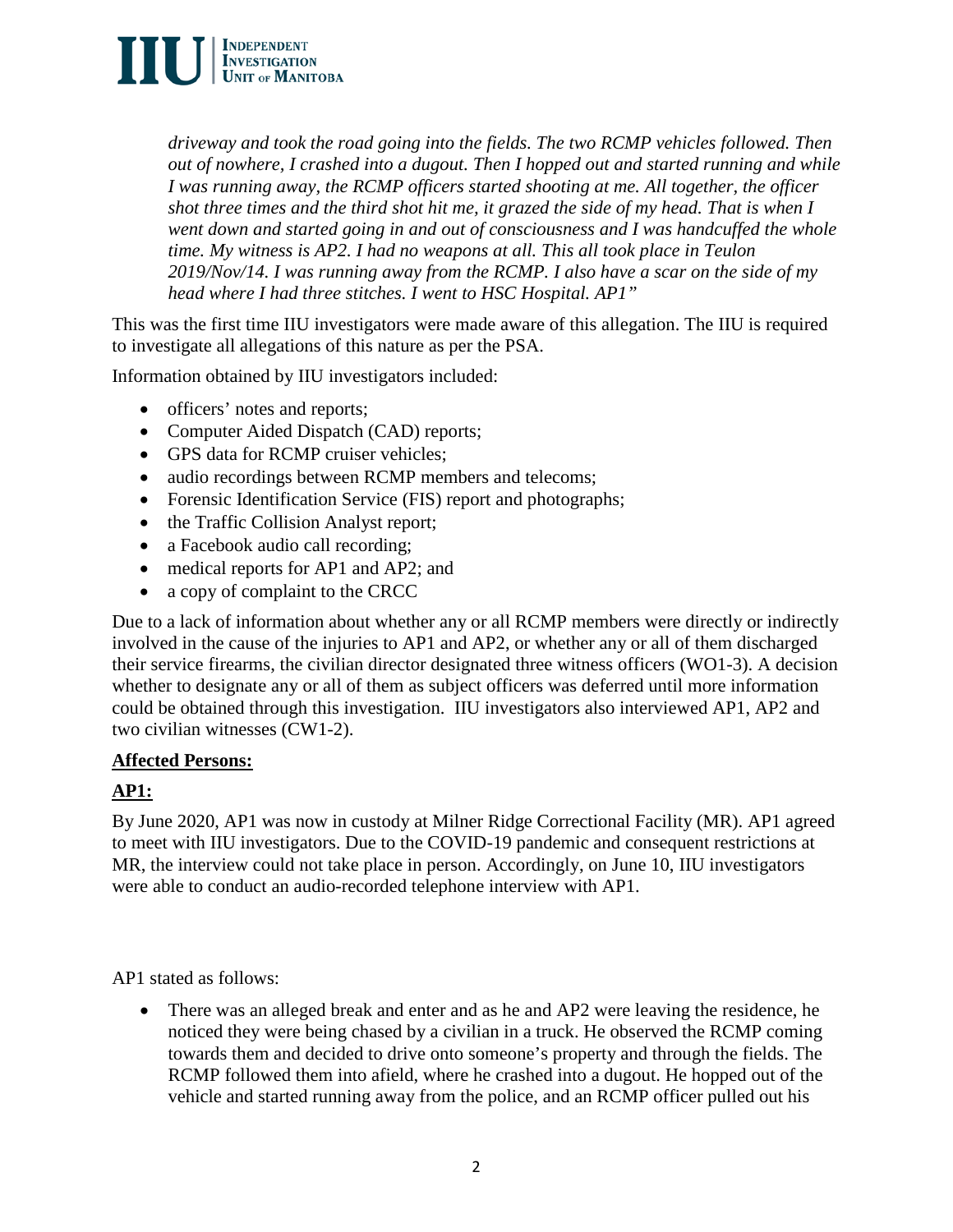

firearm and told him to stop. He kept running, and the RCMP officer started firing at him. He fell down, lost consciousness and woke up in the hospital. When he crashed into the dugout, he was wearing his seatbelt. He struck his head on the windshield, but was not cut or injured from this impact. He did not know whether AP2 hit her head or not. He said he RCMP "*ripped"* AP2 out of the vehicle, as she was unable to exit it by herself. The shooter was a male police officer, and he did not warn that he would shoot He was on the phone to his brother during the pursuit and his brother recorded the phone call, in which shots can be heard.**AP1 Medical Records:**

According to a review of HSC medical records, AP1 underwent a CT scan on November 14, which showed a punctate hemorrhage<sup>[1](#page-2-0)</sup> and a diffuse axonal injury  $(DAI)^2$  $(DAI)^2$ . No other injuries (particularly evidence of a gunshot wound) were observed. AP1 self-reported that he was feeling fine and had no headaches. There was no evidence of injuries to the heart, thoracic region, abdomen or pelvis.

# **AP2:**

AP2 stated as follows:

On November 14, she and AP1 were in a car on a highway in St. François Xavier when they encountered the police. Three RCMP cruiser cars were chasing them and had their emergency equipment activated. AP was driving, and at some point, he made a decision to leave the road and drive in a field. The RCMP continued to follow them. AP1 drove onto a "…*rough track in the field…then sped up as he approached a large ditch and drove head first into the ditch."*

She estimated the entire pursuit lasted approximately ten minutes.

She further stated she was not wearing a seatbelt, and that when the airbags deployed she smashed her head on them. She believes that is when she broke her arm. After their vehicle crashed, AP1 exited the vehicle and ran away, but was apprehended within seconds. She heard an officer say that AP1 was unconscious She did not try to run. The police had their weapons out (she was not certain whether these were firearms or tasers) and ordered her to the ground. The police did not force her to the ground and did not lay hands on her. An ambulance arrived on scene and she was treated for her broken arm.

When asked if she heard any gunshots after the crash into the ditch, she said, *"Not that I recall."*

# **AP2 Medical Records:**

AP2 was admitted to HSC on November 14 and discharged on November 18. The following injuries were identified:

- Fracture to the upper right arm

<span id="page-2-0"></span>l <sup>1</sup> *Punctate hemorrhage is a capillary hemorrhage into the skin that forms petechiae - round spots that appear on the skin as a result of bleeding. The bleeding causes the petechiae to appear red, brown or purple. Petechiae commonly appear in clusters and may look like a rash.*

<span id="page-2-1"></span><sup>2</sup> *DAI is diagnosed after a traumatic brain injury with GCS less than 8 for more than six consecutive hours. Radiographically, computed tomography (CT) head findings of small punctate hemorrhages to white matter tracts can indicate diffuse axonal injury in the setting of an appropriate clinical presentation.*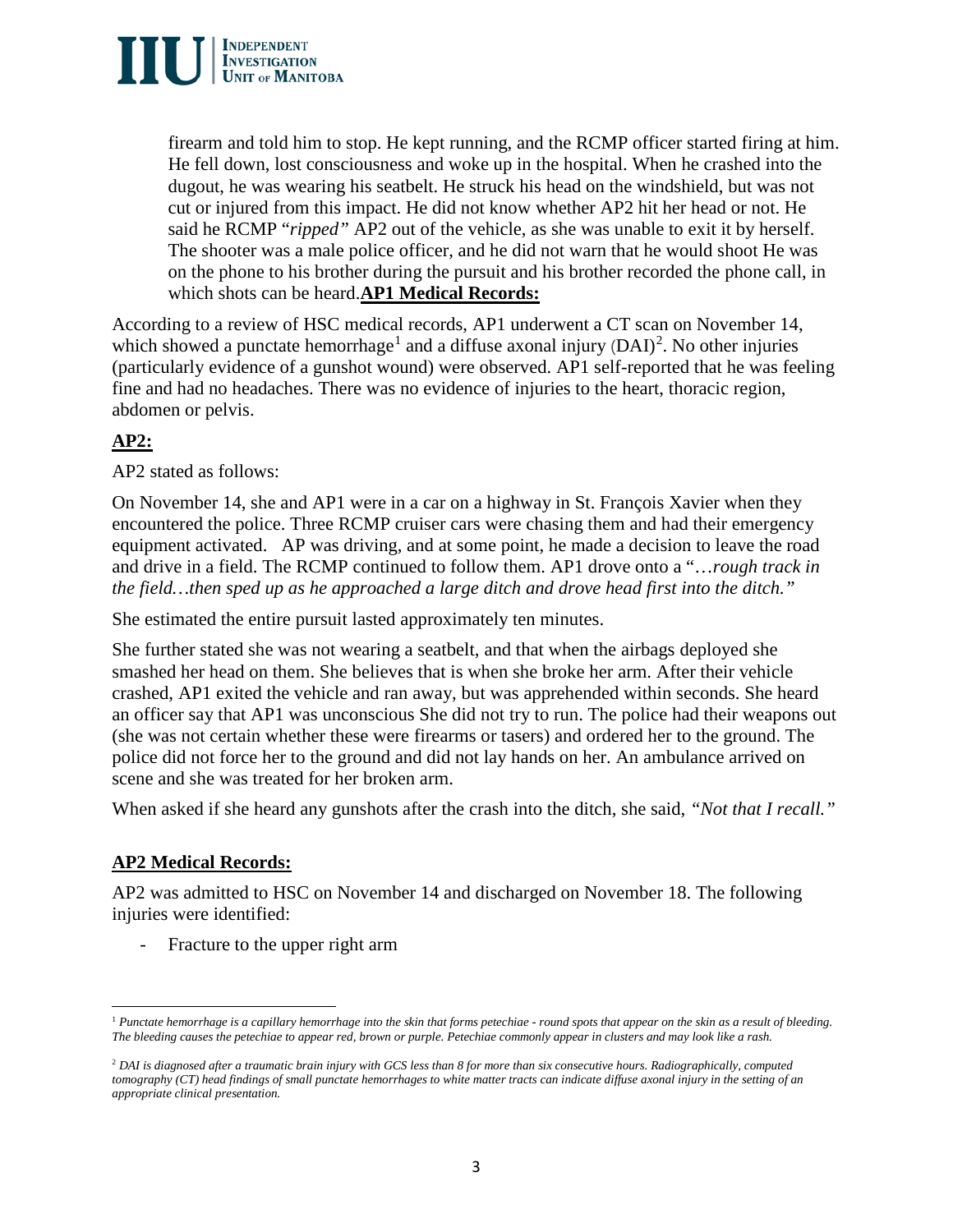

- Fracture to the left arm

Surgery was required to repair the right arm fracture and a metal pin was inserted.

# **Civilian Witnesses:**

# **CW1:**

CW1 is a relation of AP1. She stated as follows:

On November 14, she received a telephone call from AP1's friend, CW2, advising that something had happened. CW2 electronically sent her a recording of a phone call that he had with AP1 at the time of his arrest. When listening to the recording, she could hear a repeating sound of a car horn, followed by what she believed to be the sounds of three gunshots. She went to HSC to visit AP1, and the RCMP told her that no shots were fired. AP1 never told her that he was shot or shot at when they spoke at the hospital. She no longer had a copy of the recorded telephone call.

# **CW2:**

## CW2 stated as follows:

On November 14, he received a "*Facebook phone call*" from AP1. He started to record this call after he heard the sound of a crash. He heard a female voice saying, *"Don't leave me baby."* He then heard what sounded like two gunshots and then an officer on the phone. The Facebook phone call originated from AP2's cellphone, but he was speaking with AP1. He received the call minutes before the crash. He could hear sirens in the background. Sometime later, he spoke with AP1 about the incident and asked if he had been shot. AP said, *"I don't even know. I don't remember anything."*

### **Witness Officers:**

# **WO1:**

### WO1 states as follows:

He was dispatched to a call in the RM of St François Xavier and received information that suspects in a residential break and enter, where weapons may have been stolen, were driving in a grey truck, eastbound on highway 26 towards Winnipeg. WO2 and WO3 were also at the detachment office when this call was received. WO2, who at the time had two weeks of service, accompanied him. They were driving westbound on highway 1 to get to highway 26, when he noticed a grey truck in the vicinity. The grey truck made an abrupt left turn and drove through a yard. He radioed his observations and pursued the grey truck to attempt a road stop. The grey truck then entered a field and a tire came flying off the suspect vehicle. The grey truck kept driving and appeared to be travelling between 100 and a 120 k/ph. He received a direction from his supervisor to continue the pursuit as long as it did not interfere with the public or return to the public roadways. His vehicle closed the gap with the grey truck to within 50 to 70 feet, but was never close enough to contact the suspect vehicle with his police vehicle. The grey truck then hit a drainage ditch. As they pulled up to the grey truck, a male, later identified as AP1, exited out the driver's side and started running eastbound. A female, later identified as AP2, was standing at the passenger side.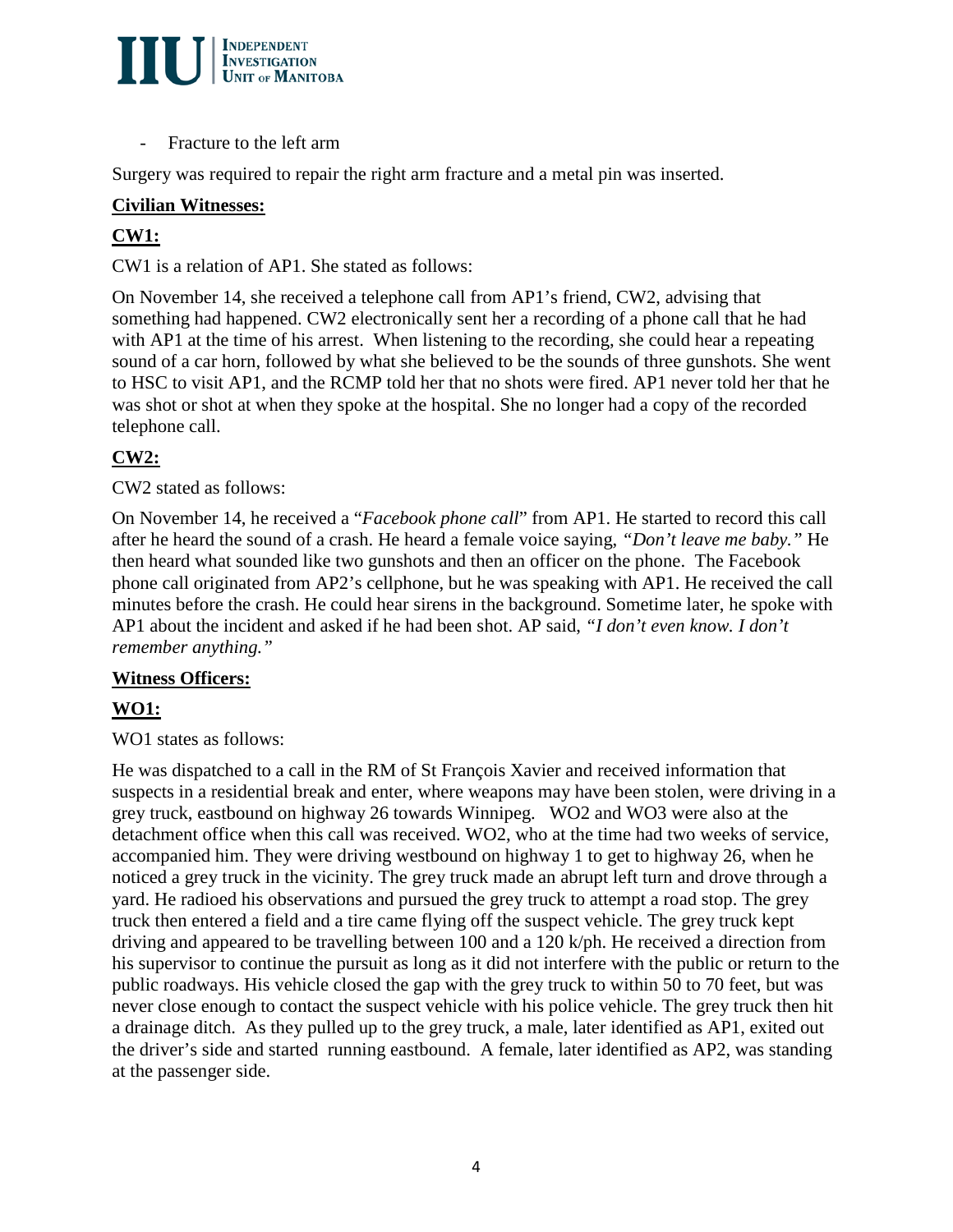

He exited his police cruiser, ran through the ditch and ran after AP1. He had his service revolver drawn, told AP1 he was under arrest and told him to stop. AP1 stopped, turned around and got on the ground with his hands above his head. The foot chase was about 40 feet in length and he did not have to use any force to control AP1. He never had his service revolver pointed at AP1 the muzzle was pointed at the ground and his finger was on the frame. He did not discharge his firearm because there was no reason for him to do so. He did not hear any type of firearm discharge or sounds while he was on scene.

He placed AP1 under arrest and handcuffed him. Then, AP1 lost consciousness. He looked back at the grey truck and noted that the driver side windshield showed damage, leading him to believe that AP1 had contact with it. He was concerned that AP1 sustained a head injury, and received medical instructions over the radio to maintain a lookout for AP1's wellbeing while awaiting EMS response. AP1 was subsequently transported to HSC.

# **WO2:**

WO2 was with WO1 when they were pursuing the grey truck. WO2 states as follows:

Their police vehicle did not make contact with the suspect vehicle at any time. The suspect vehicle crashed into a ditch. Subsequently, she saw two people within the vehicle open the doors and exit. The driver, later identified as AP1, ran away. WO1 ran after AP1.

She drew her service revolver and told the passenger, later identified as AP2, to keep her hands where they could be seen. She did not use any force to control AP2. Her service revolver was not pointed at AP2. She did not discharge her firearm. She could not remember if WO1 had drawn his service revolver, but did recall seeing AP1 on the ground and WO1 handcuffing him. She did not hear anything that sounded like a gunshot while on scene.

# **WO3:**

WO3 was the driver and sole occupant of a second police cruiser that was pursuing the grey truck. WO3 states as follows:

He was trailing WO1 during the pursuit. Neither police cruiser had contact with the grey truck. After the grey truck turned into a field, he had issues with his police cruiser and could not keep up with the pursuit. Eventually, WO3 made it to the scene of the crash and observed WO1 running after a male, later identified as AP1. He saw WO2 with a female, later identified as AP2. He was about to draw his service revolver, but re-holstered it when he saw AP2 secured and on the ground. He assisted WO2, but before he could apply handcuffs, he realized that AP2 was injured. There was no reason for the officers to discharge their firearm as both AP1 and AP2 were on the ground and obeyed the commands they were given. Neither WO1 nor WO2 reported that they discharged their firearms at the scene. If any officer had discharged their firearm, he would have seen and heard it, which he did not.

# **FIS Report, Collision Analyst Report, RCMP Vehicle Pursuit Policy:**

A series of 19 photographs were taken of the suspect vehicle occupied by AP1 and AP2. Both air bags had deployed inside the suspect vehicle. There are two large dents on the windshield, consistent with both the driver and front seat passenger hitting their heads on it. The driver side shows blood and hair in the broken glass. Photographs of AP1, taken at HSC, show that he has a small cut to his right eyebrow, a significant cut to his right temple above his ear and blood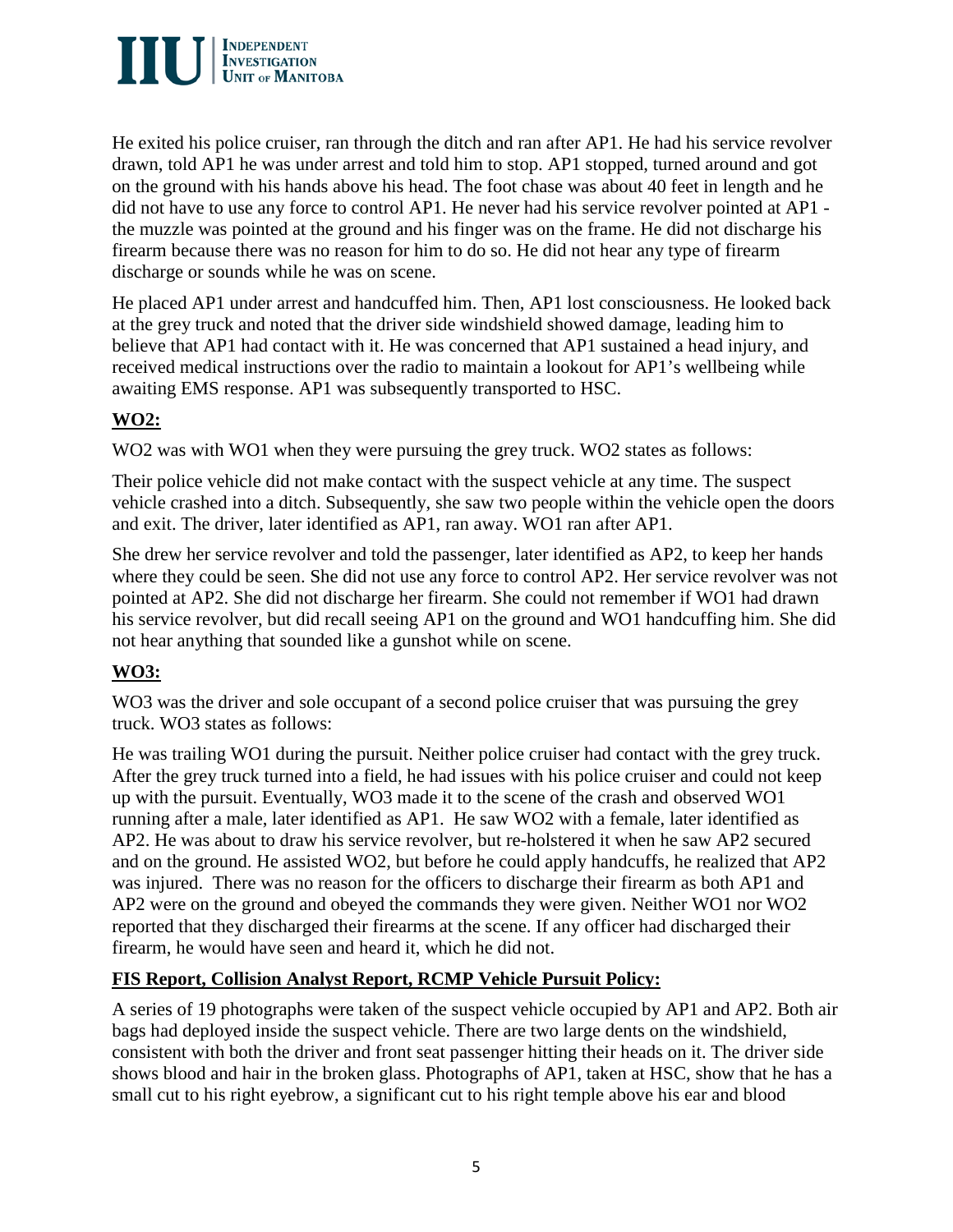

pooled in his right ear. Photographs of AP2, taken at HSC, show she has a small cut above her left eye, blood on her nose and a small cut to her chin.

The Collision Analysts Report notes that the grey truck travelled approximately 1.5 kilometres in a field from Two Mile Road. That vehicle was travelling at 77 kph approximately five seconds before the crash occurred and at 51 kph at the point of impact in an irrigation ditch. The accelerator pedal was depressed at 100 per cent, at approximately four seconds before impact and at 99.5 per cent at 1/2 seconds before impact. The Airbag Control Module (ACM) indicated that neither occupant was wearing a seat belt at the time of impact.

RCMP vehicle pursuit policy was not breached by any of the RCMP members involved in this matter.

### **Audio analysis and whether any gunshots were fired:**

As referenced, on January 7, 2020, AP1 filed a written complaint with the RCMP's CRCC, alleging that police officers had fired their guns at him as he ran away from the vehicle collision. AP1 had written that one of the gunshot rounds grazed his head and that he collapsed unconscious. A 44-second recording of a phone call made by AP1, via Facebook shortly after the crash was provided to IIU investigators by CW2. This is a video recording showing another cellphone used to record the audio of the crash and aftermath.

Several distinct sounds are heard in this recording:

- A police radio with transmissions
- A car horn sounding intermittently throughout the recording
- A clicking noise consistent with a turn signal
- Three loud bangs that resemble gunshots sounds

Furthermore, on the video recording, a male is seen holding a cellphone that is playing the audio of the Facebook call. When the first two loud bangs, resembling gunshots, are heard, the male's head turns suddenly to the left and away from the phone that is held. It appears that this male is reacting to the loud bang by turning towards the sound.

- At 14 seconds into this recording, a loud bang, similar to a gunshot, is heard.
- At 25 seconds, a male voice is heard asking *"201, Just to Confirm is EMS rolling"*
- At 26 seconds, a second loud bang is heard.
- At 39 seconds, a third and more faint loud bang is heard.

The RCMP provided 63 separate audio recordings of the incident, from the beginning of the pursuit to the point when AP1 and AP2 are transported to hospital. The first RCMP recording is time stamped at 10:28:57 a.m. and the last is time stamped at 1:15:30 p.m.

The following is a breakdown of three critical recordings:

# **RCMP recording at 10\_38\_08 a.m.:**

- At 10:41:23 a.m., the suspect vehicle is reported crashed by WO1 at the scene.
- At 10:42:38 a.m., both occupants of the stolen vehicle are reported in custody by WO3 at the scene.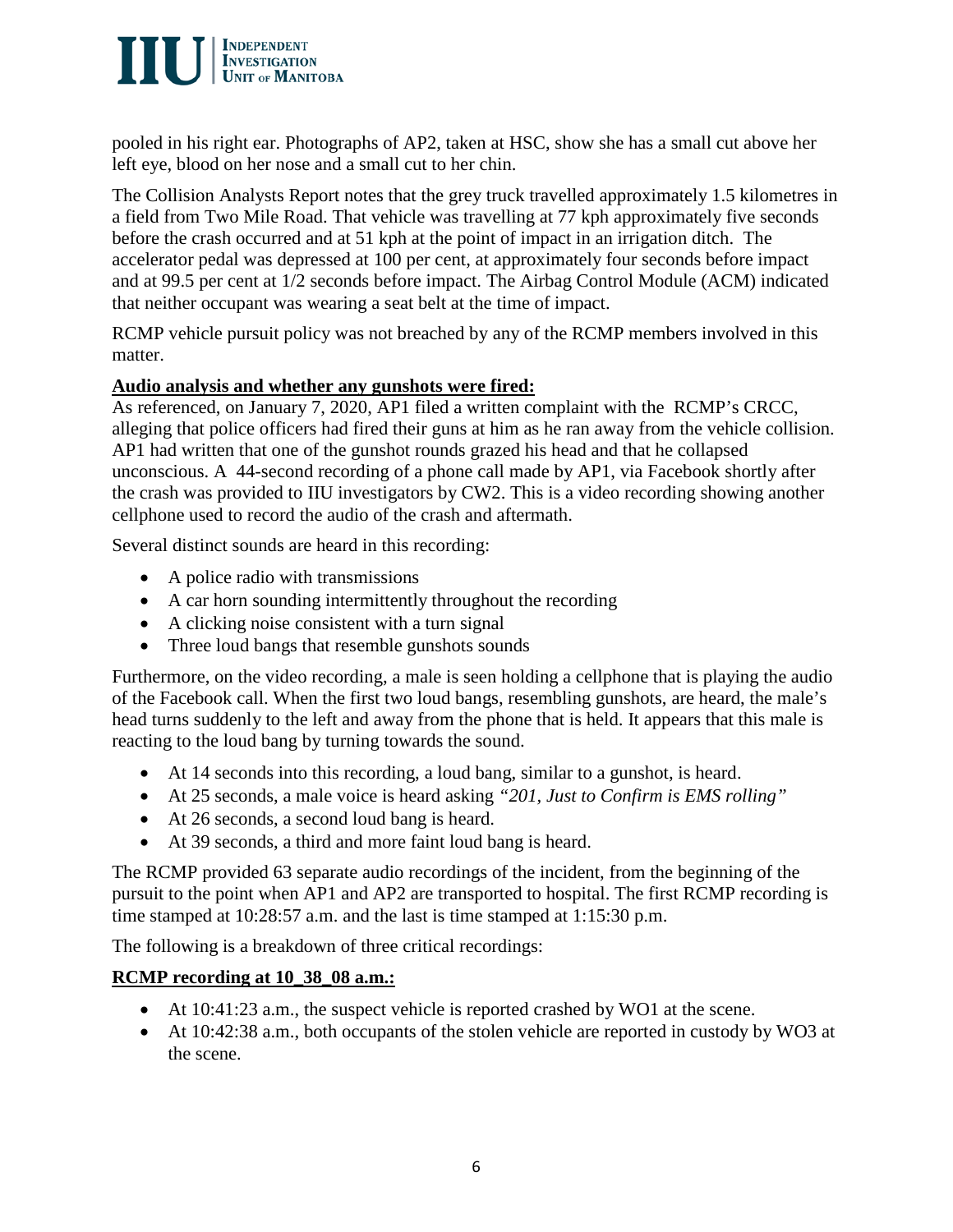

## **RCMP recording at 10\_46\_39 a.m.:**

• At 10:47:04 a.m., WO1 is heard saying *"Break break break, 201- I need STARS rolling now, I have one male out of consciousness and loosing breaths."*

## **RCMP recording at 10\_47\_21 a.m.:**

- At 10:47:50, an RCMP supervisor asks, "*201*, *Just to confirm is EMS rolling."*
- The RCMP supervisor is not yet at the scene of the crash, travelling from Winnipeg.

## **Analysis and comparisons:**

- The crash of the suspect vehicle is reported at 10:41:23 a.m.;
- Both AP1 and AP2 are reported in custody at 10:42:38 a.m.;
- The RCMP supervisor (on route to the scene) asks to confirm if EMS is attending at 10:47:50 a.m.;
- Using the RCMP supervisor's question concerning EMS as a benchmark, each of the three loud bang sounds are heard at 10:47:39 a.m., 10:47:51 a.m., and 10:48:04 a.m. respectively;
- In his complaint to the Civilian Review and Complaints Commission, AP1 states that he was hit by the third shot fired. According to the time line above, that third shot would have been fired **5 minutes and 42 seconds** (my emphasis) after WO3 voiced that AP1 and AP2 were in custody.
- At 10:47:04 a.m., AP1 was reported in custody, in distress and unconscious. The first loud bang was heard 35 seconds later;
- Not a single sound resembling gunshots, loud bangs or a car horn or alarm are heard on any of the sixty three RCMP radio transmissions;

The Facebook audio/video recording provided by CW2 was taken to an independent audio production agency to determine if it had been manipulated (if the loud bangs were added later). A senior engineer of this agency examined the recording. However, due to the poor quality of the recording, he could not determine if the recording was manipulated.

# **Conclusion:**

Following the completion and review of this investigation, the following conclusions can be made:

- 1. All RCMP members involved in this incident were lawfully placed and acting within their lawful authorities as police officers;
- 2. AP1, the driver of the grey truck (suspect vehicle), bears sole responsibility for its crash, given the manner of driving, location and speed. AP1 bears sole responsibility for the injuries sustained to both himself and AP2;
- 3. I am not satisfied that there is any factual support to the allegation that any RCMP member discharged a service revolver. I am not satisfied that a bullet grazed AP1 just before he was apprehended and placed under arrest. I reach both those conclusions on the following grounds:
	- a. AP1 makes no complaint nor any statement regarding the discharge of a firearm during his pursuit while at HSC to CW1, or at a later date to CW2;